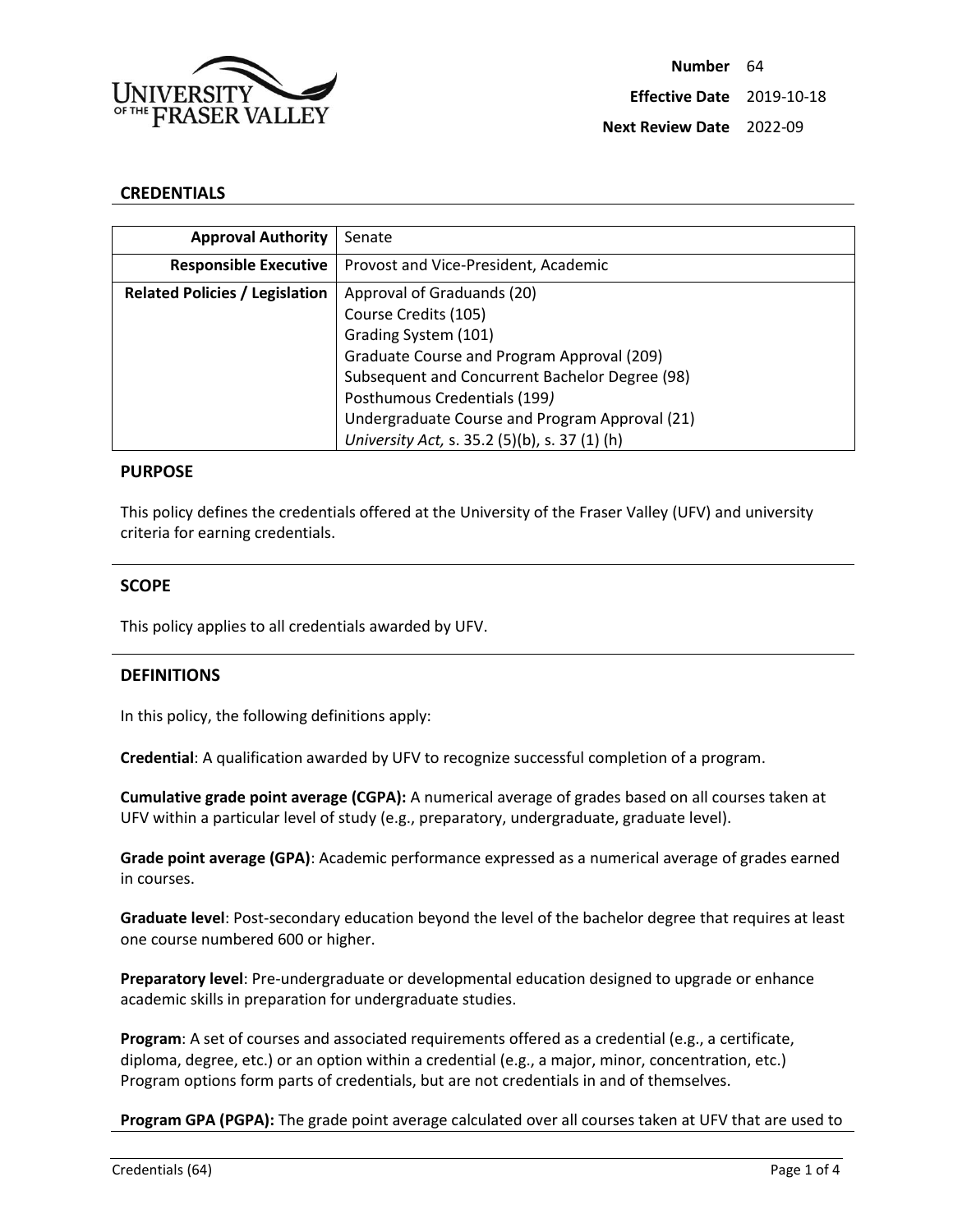meet program graduation requirements.

**Residency**: The portion of credits for a program that must be completed through UFV

**Study Abroad student exchange**: Study outside of UFV that takes place at a partner institution and is formally approved through the UFV Study Abroad process.

**Undergraduate level:** Post-secondary education at the university or college level up to and including the level of the bachelor degree.

# **POLICY**

University of the Fraser Valley awards credentials, such as degrees, associate degrees, diplomas, and certificates to recognize students' successful completion of educational programs. The UFV Senate, in accordance with the University Act and Ministry of Advanced Education policy and guidelines, approves the credentials that may be awarded at UFV and sets university criteria for each credential.

The Regulations section outlines the credentials offered at UFV and general university criteria for earning UFV credentials.

The credential offered for completion of a program and the program graduation requirements shall be established through the Undergraduate Course and Program Approval or Graduate Course and Program Approval processes. Program graduation requirements may exceed the minimum requirements stated in the Regulations section. Graduation requirements for each program shall be published in the UFV academic calendar.

# **REGULATIONS**

#### **UFV Credentials**:

| <b>Credential Type</b>            | <b>Credits required</b>                                                                         |
|-----------------------------------|-------------------------------------------------------------------------------------------------|
| Associate Certificate             | 9 to 17 credits                                                                                 |
| Certificate                       | 18 to 45 credits, or for programs that do not assign credits, a<br>minimum of 150 contact hours |
| Diploma                           | Minimum of 60 credits                                                                           |
| <b>Associate Degree</b>           | Minimum of 60 credits and meets provincial requirements                                         |
| Bachelor's degree                 | Minimum of 120 credits                                                                          |
| Post-baccalaureate<br>certificate | 27-35 credits following completion of a bachelor degree                                         |
| Post-baccalaureate diploma        | 36-50 credits following completion of a bachelor degree                                         |
| Graduate certificate              | 9 to 17 credits                                                                                 |
| Graduate diploma                  | 18 to 29 credits                                                                                |
| Master's degree                   | 30 to 36 credits                                                                                |

This section outlines the credentials offered at UFV and the credits required for each credential.

More detailed definitions and regulations are posted in the "Program Types and Regulations" section of the Academic Calendar as recommended by the Undergraduate Education Committee or Graduate Studies Committee, and approved by Senate.

A statement of completion may be given by the instructor or department for the successful completion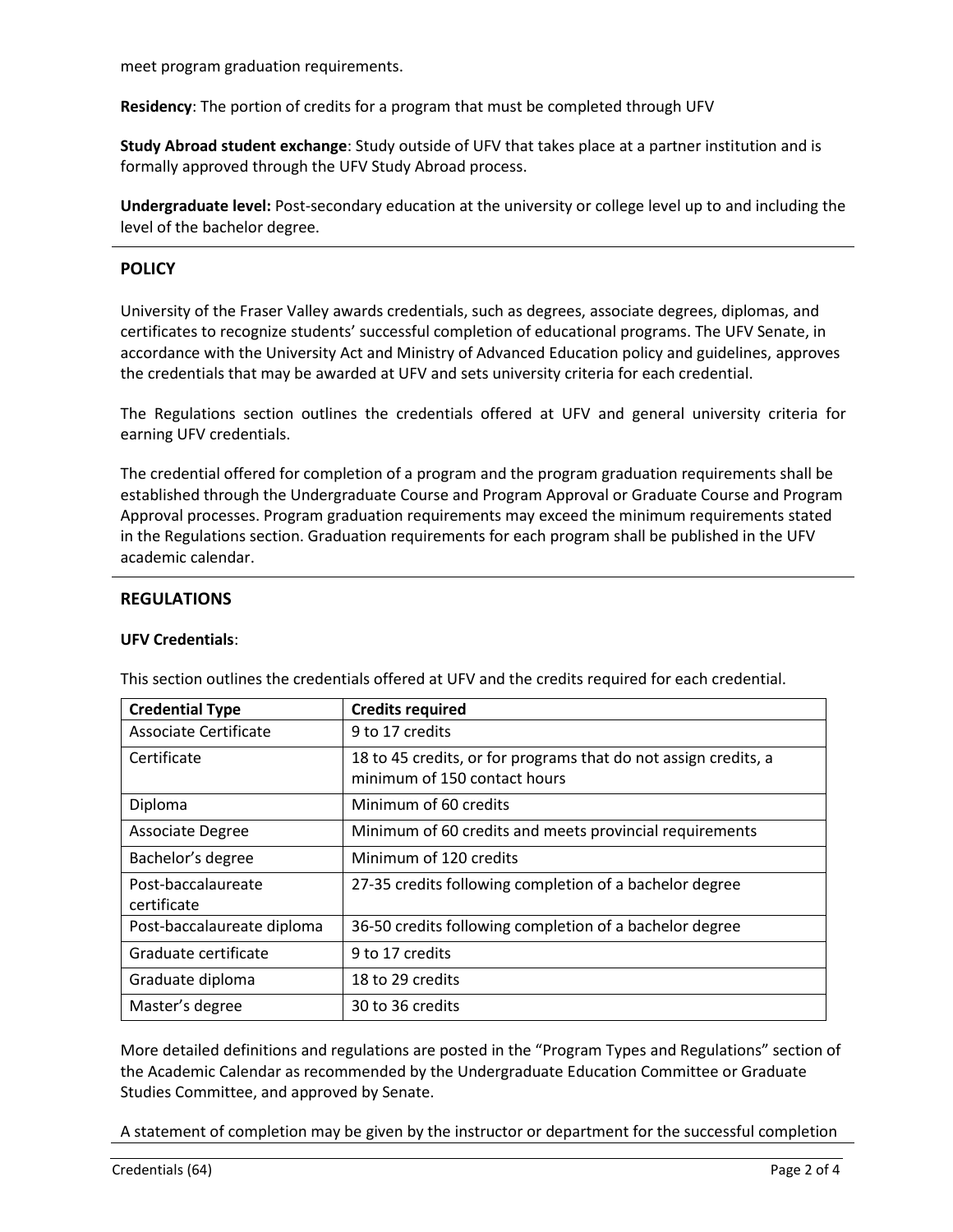of any course(s). Such statements are not considered formal UFV credentials.

UFV also may issue the BC Adult Graduation Diploma (Adult Dogwood) on behalf of the Ministry of Education, however, this is not a UFV credential.

For Continuing Education programs that do not assign credits, the number of hours of instruction will be included on the parchment.

## **Other graduation requirements for UFV credentials:**

## **1. Minimum Grade Point Average (GPA)**

All UFV programs and program options require a minimum program GPA (PGPA) of 2.0 for graduation. For programs that do not have assigned credits, grades comparable to at least a "C" average are required.

A minimum cumulative GPA (CGPA) of 2.0 is required to earn any undergraduate UFV credential, excluding certificates and associate certificates.

Some programs may require a graduation GPA higher than 2.0 or grades higher than a "C" average. Graduate programs require a minimum cumulative and program GPA of 3.0 or higher.

# **2. Residency**

In order to earn a UFV credential, a student must complete at least twenty-five percent (25%) of the credits required for the program, or at least seventy-five percent (75%) for graduate programs, through UFV. Additional or higher residency requirements may be established for individual programs through the program approval process and if so, will be published in the UFV academic calendar.

Credits earned through transfer credit or assessment of prior learning do not apply towards the residency requirement. Credit taken at a partner institution through an approved Study Abroad student exchange will apply towards residency requirements.

## **3. Graduation with additional or concurrent UFV credentials**

Two credentials will not be given for substantially the same body of work, unless they form part of an intentional sequence of laddering.

The Subsequent and Concurrent Bachelor Degree policy governs the conditions in which a student may earn more than one bachelor degree, or complete a higher-level program option in a previously earned bachelor degree.

In cases that do not involve laddering, or that are not covered by the Subsequent and Concurrent Bachelor Degree policy, a student who wishes to obtain an additional credential cannot use substantially the same courses from a credential previously earned. In such cases, a student must complete at least 50% of the credits needed for an additional credential with new courses beyond those used to satisfy requirements for a previously earned credential. Associate certificates are excluded from this regulation, and can be combined in full with any credential.

## **4. Time limits for completion of programs**

Master's degrees must be completed within seven (7) years.

There are no university-wide time limits for completion of other programs at UFV. Time limits for completion of individual programs may be approved by UFV Senate upon recommendation of the Undergraduate Education committee or Graduate Studies committee and will be published in the